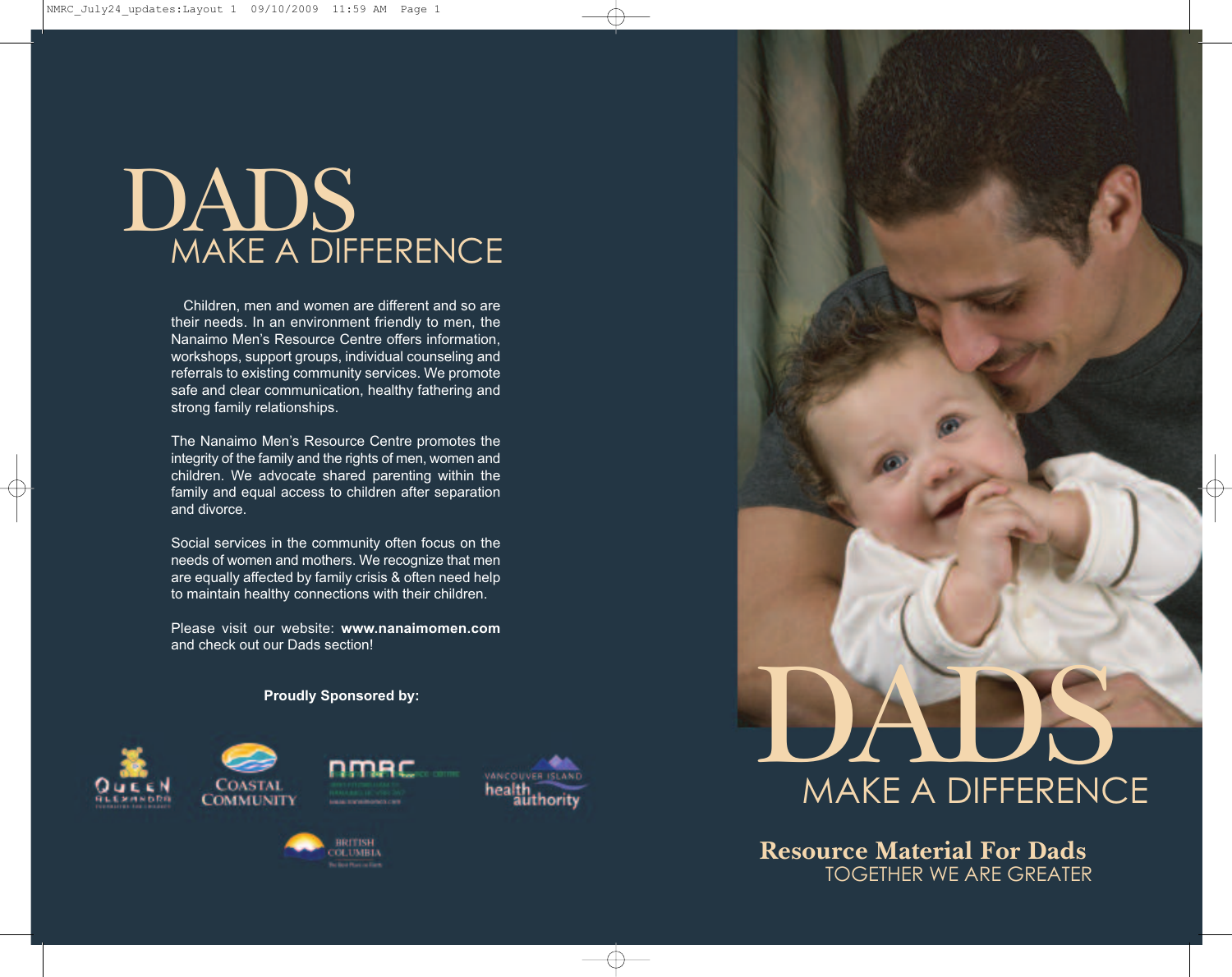# DADS MAKE A DIFFERENCE

This booklet is dedicated to men and their families in the best interest of their children



Second Edition December 2007 Copyright **Nanaimo Men's Resource Centre** 418D Fitzwilliam St. Nanaimo, BC V9R 3A7

Phone: 250.716.1551 Fax: 250.716.1557 Toll Free: 877.716.1551

**www.nanaimomen.com dads@nanaimomen.com**

# **OTHER RESOURCES**

Dads Make a Difference is modeled (with permission) on a program with the same name developed by Gardner Wiseheart in San Angelo, Texas. For details of this program, which has been running for more than fifteen years, go to http://www.hfsatx.com

Triple P Parenting: Check for local upcoming courses at www.triplepvip.ca.

123 Magic: VHS video - Lending library at the Nanaimo Men's Resource Centre.

# **REFERENCE LIST**

- **1.** Pages 6,7 adapted and condensed, with permission, from material by Gardner Wiseheart http://www.hfsatx.com/
- **2.** Page 8 reprinted with permission from an article by Gardner Wiseheart http://www.hfsatx.com/
- **3.** Page 9 adapted with permission from Kyle D. Pruett "Fatherneed: Why Father Care Is as Essential as Mother Care for Your Child" 2000
- **4.** Pages 12,13 reprinted with permission of Mike Farrel www.fatherhood.about.com/cs/newdads/a/new\_dad\_sleep.htm
- **5.** Pages 14,15 from "Play and Your Baby: Birth to Six Months," www.bchealthguide.org/healthfiles/hfile92c.stm
- **6.** Pages 16,17 from "Play and Your Toddler: Six Months to Three Years," www.bchealthguide.org/healthfiles/hfile92d.stm
- **7.** Page 19 Health Link BC on breastfeeding and formula feeding http://healthlinkbc.ca/healthfiles/pdf/hfile70.pdf http://healthlinkbc.ca/healthfiles/hfile69a.stm http://healthlinkbc.ca/healthfiles/pdf/hfile69b.pdf
- **8.** Pages 20, 21 BC Health Guide summarized from www.bchealthguide.org/kbase/topic/mini/hw169815/overview.htm
- **9.** Page 23, When to Call the Baby's Doctor, from Robin Elise Weiss, LCCE from http://pregnancy.about.com/od/newbornbabies/qt/ whentocallped.htm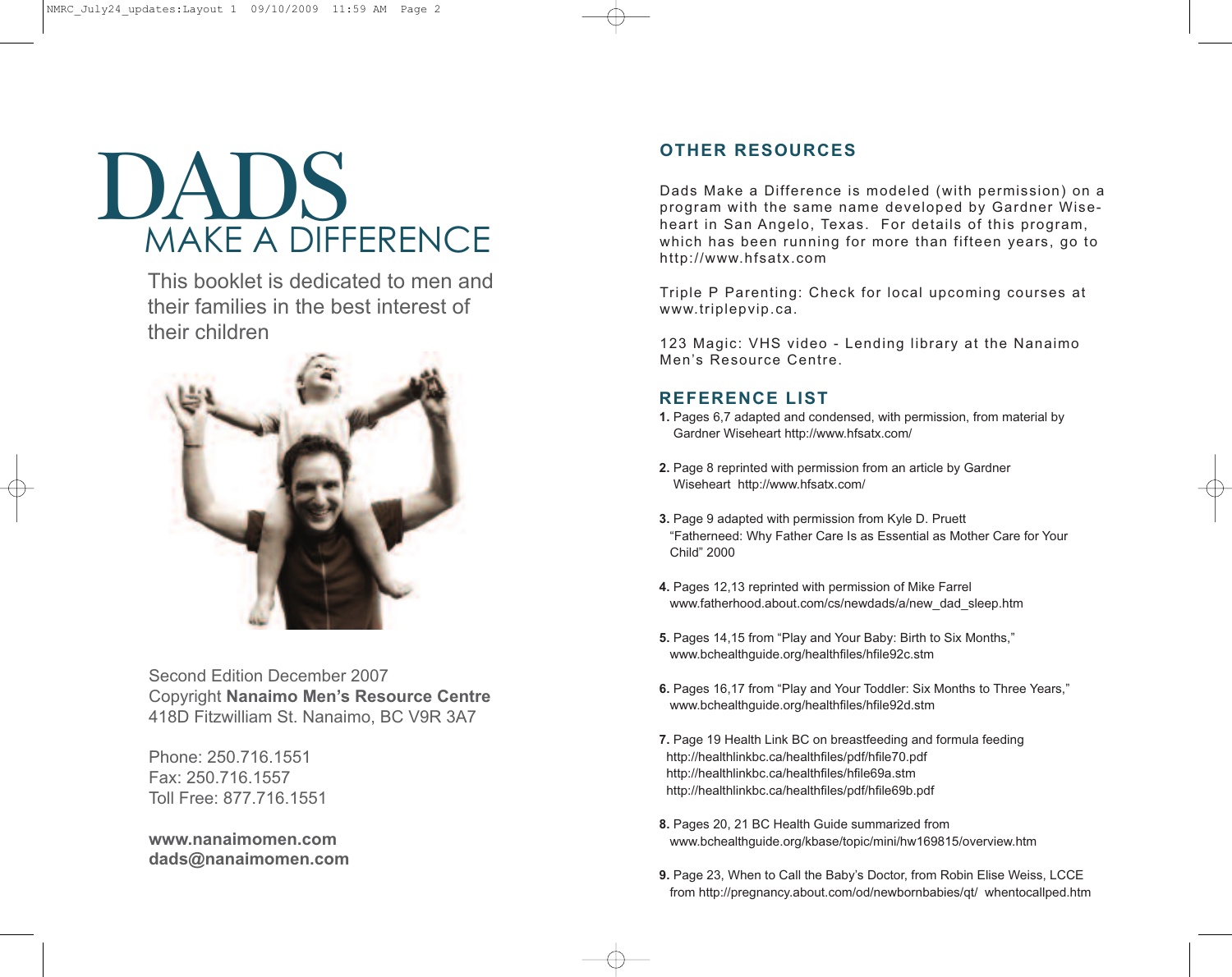# **CONCLUSION**

*If you have read through this booklet, you have learned how important you are, as an involved dad, to your child. You should also have some of the information you need about your child's development and safety to start the process of becoming an effective father. Learning never stops! For more help with fathering, read some of the resources in the reading list, and seek out support from programs like Dads Make a Difference at the Nanaimo Men's Resource Centre. You have our very best wishes for your success in one of life's most rewarding experiences.*

# **SUGGESTED READING LIST**

*A Fine Young Man -* M Gurian, 1998 *Boys and Girls Learn Differently* - M Gurian, 2001 *Boys Will Be Men -* Paul Kivel, 1996 *Boy Smarts* - Barry Macdonald, 2005 *Father and Child Reunion* - Warren Farrell, 2001 *Fathering Right from the Star***t** - Jack Heinowitz, 2001 *From Boys to Men* - M Gurian, 1999 *Hold on to Your Kids* - Gabor Mate/Gordon Neufeld, 2004 *Iron John* - R Bly,1990 *Real Boys* - WS Pollack, 1998 *The Good Son -* M Gurian, 1999 *The Roots of Empath***y** - Mary Gordon, 2005 *The Sibling Society* - Robert Bly, 1996 *The Wonder of Boys* - M Gurian, 1996 *The Wonder of Girls* - M Gurian, 2002 *Why Gender Matters* - Leonard Sax, 2005 *Women Can't Hear What Men Don't Say* - Warren Farrell, 1999 *Baby's Best Chance* - Province of British Columbia - Ministry of Health, 2006 Available at your local health unit or on the internet at: www.health.gov.bc.ca/library/publications/year/2005/babybestchance.pdf *Toddlers First Steps* - Province of British Columbia - Ministry of Health, 2008 Available at your local health unit or on the internet at: www.hls.gov.bc.ca/children/initiatives/toddler.html

# **TABLE OF CONTENTS**

| <b>How Children With</b><br>Involved Fathers Benefit  Pages 6 - 7      |
|------------------------------------------------------------------------|
| <b>How Mom And Dad Interact</b>                                        |
| <b>10 Things Dads Tend To Do</b>                                       |
|                                                                        |
|                                                                        |
| <b>Suggestions For New</b><br>Dads To Help Babies Sleep  Pages 12 - 13 |
| <b>Playing With Your Child</b>                                         |
| <b>Playing With Your Child</b>                                         |
| <b>Your First Time Alone With</b>                                      |
|                                                                        |
|                                                                        |
| When To Call The Baby's Doctor  Page 23                                |
| <b>Suggested Reading</b>                                               |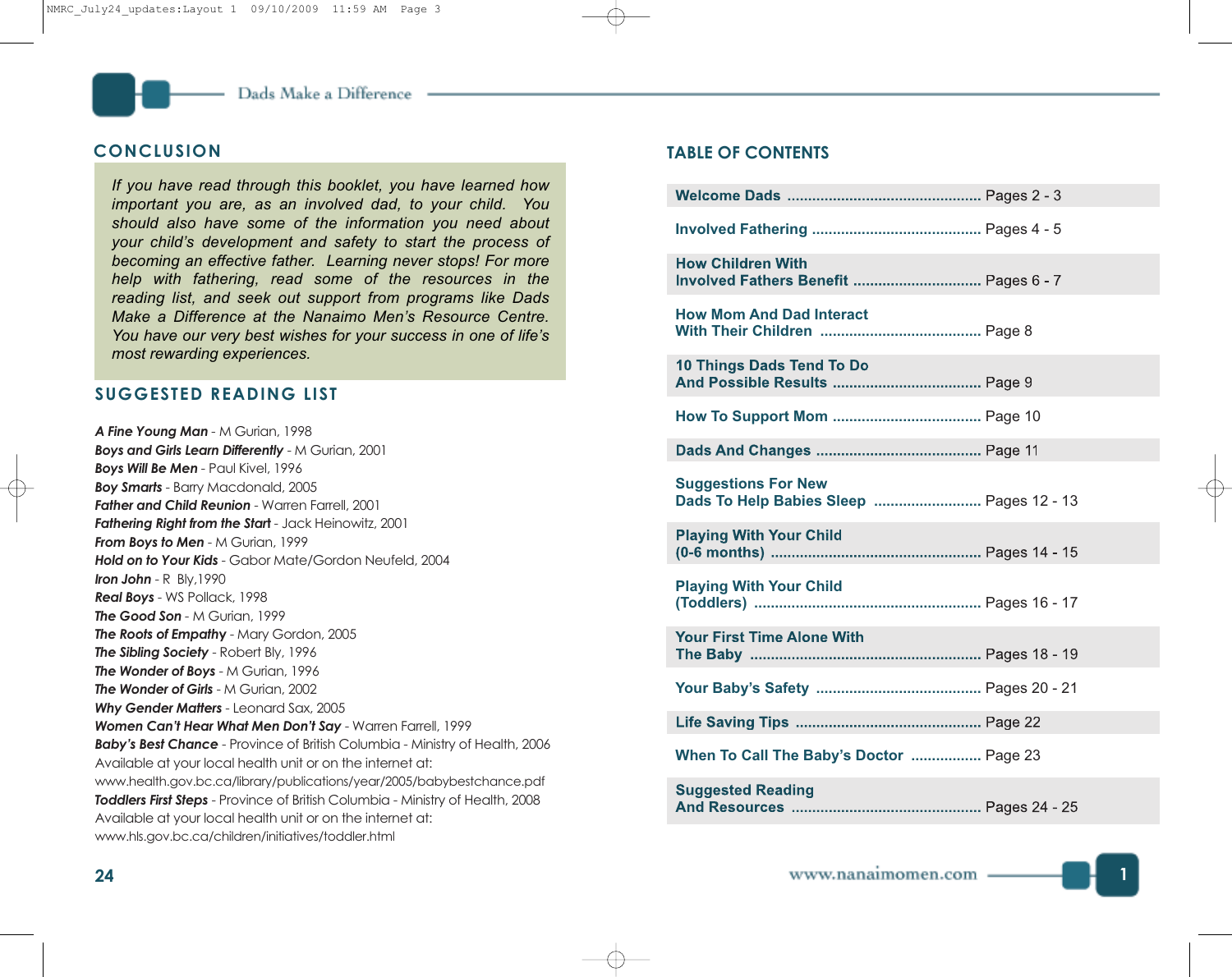# **WELCOME DADS**

This booklet was produced by the Nanaimo Men's Resource Centre to provide material helping new fathers learn more about effective parenting. The articles have been selected to give a brief overview, and are drawn from extensive on-line material. We heartily encourage fathers to "learn by doing" while continuing the ongoing parenting process. Welcome to the world of parenting - Dads Make a Difference!

When a new baby makes its appearance in a family, events arise which seem to fit the phrase "crisis is opportunity". Unlimited opportunities exist where you can introduce your baby to the world of becoming aware of aptitudes and skills. Working together with your partner you will find the resources to meet the challenges.

# **Just Start!**

You may be nervous as a new Dad. Those Dads who have been through this before say "just start" and you'll soon get the hang of it! Don't hold back for fear of over or under parenting. This is definitely an on-the-job training experience!

# **Reach Out**

There are a number of local and on-line resources for Dads. Community organizations such as the Nanaimo Men's Resource Centre provide support for men and their families with individual counseling, group sessions and workshops, such as *Dads Make a Difference*, and *Calming Your Anger*.



*"I cannot think of any need in childhood as strong as the need for a father's protection."*

-Sigmund Freud

# **WHEN TO CALL THE BABY'S DOCTOR**

Knowing when to call your family doctor can be a tricky thing for new parents. You're worried, but you don't want to seem like a frantic new parent.

# **When considering contacting your family doctor decide:**

- Can this call wait until the office is open?
- Is this an urgent question or problem that needs to be addressed immediately?
- Should I call 911 rather than my family doctor?
- Can this question wait until the next visit?

# **Some reasons to call your family doctor now:**

- Your baby is 3 months of age or younger and has a temperature of 38°C (100.4°F) or higher
- Your baby is 3 6 months old and has a fever of 40°C (104°F) or higher
- Your baby becomes yellow looking
- Crying hysterically
- Difficulty awakening your child

*Information from Robin Elise Weiss, LCCE from pregnancy.about.com*

- Loss of consciousness
- Seizures
- If your baby's lips or nails become pale or bluish in colour

# **When to call 911:**

- Difficulty breathing
- Profuse bleeding
- Baby is unresponsive

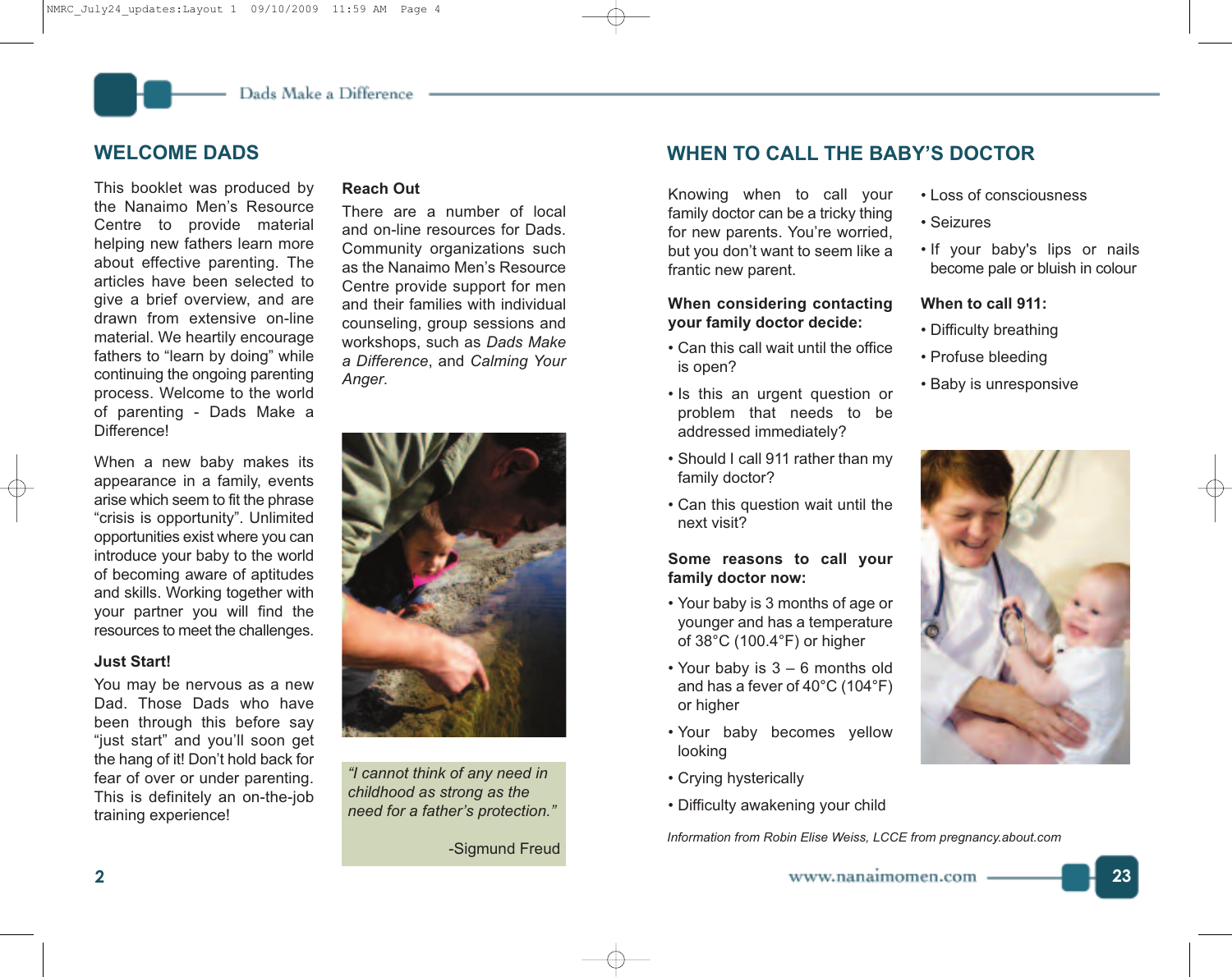# **LIFE SAVING TIPS**

# **Toxic Products**

Keep toxic products out of your baby's reach. This includes medicines, cleaning products, cigarettes and alcohol. Keep these products in their original containers and preferably in a locked cabinet. Immediately call the Poison Control Center or 911 if you suspect your child has swallowed or inhaled a toxic product.

#### **Cooking**

While cooking turn pot handles to the centre of the stove.

# **High chairs**

Ensure chairs are secure and monitored.

# **String**

Any cord or string longer than 12" can be dangerous.

# **Shopping**

Never leave children in the car while you dash into the store.

# **Diapering**

Never leave your baby on a change table or in a bathtub while you get supplies.

# **Sleeping**

Research has shown that the

safest position for babies to sleep is on their back.

# **Table**

Avoid using tablecloths or large place mats. A child can pull on them and overturn a hot drink or plate of food.

# **Bottles**

Don't warm baby bottles full of milk in the microwave oven. The liquid heats unevenly, resulting in some of the milk being so hot that it can scald your baby's mouth.

#### **Toys**

Don't buy vending machine toys for small children; they do not have to meet safety regulations and often contain small parts. Check toys in the house frequently for loose or broken parts - for example, a stuffed animal's loose eye. Warn older children not to leave loose game parts or toys with small pieces in easy reach of younger siblings.



# **Support Your Partner**

You will both need a lot of patience and encouragement. Your relationship will change in unexpected ways. Stay Alert!

# **Stages of Connection**

Mom had nine months of maternal bonding. This provides her with an immediate and necessary connection to the baby. Dad bonds with baby consciously by interacting in a responsible way. The sound of your voice, your eye contact and your touch is all you need - these will create lasting bonds. Be patient as the process develops.



# **WHAT YOUR CHILD NEEDS**

Healthy, informed, and consistent parents - Your baby needs you, so take care of yourselves. Get rest when you can, and look for support and accurate information. Be both flexible and firm in your parenting.



# **Touch and Contact**

One way babies communicate is by touch. Lots of skin contact and gentle massage helps you connect with your baby. All physical and emotional contact is important, such as changing diapers, feeding, playing and teaching. Show your love in every way you can.

# **Physical Needs**

Your baby needs to be safe, warm, fed, dry, and clean; just like you!

# **Stimulation**

Read to your child, encourage lots of new challenges, and provide a variety of activities that will stimulate all baby's senses.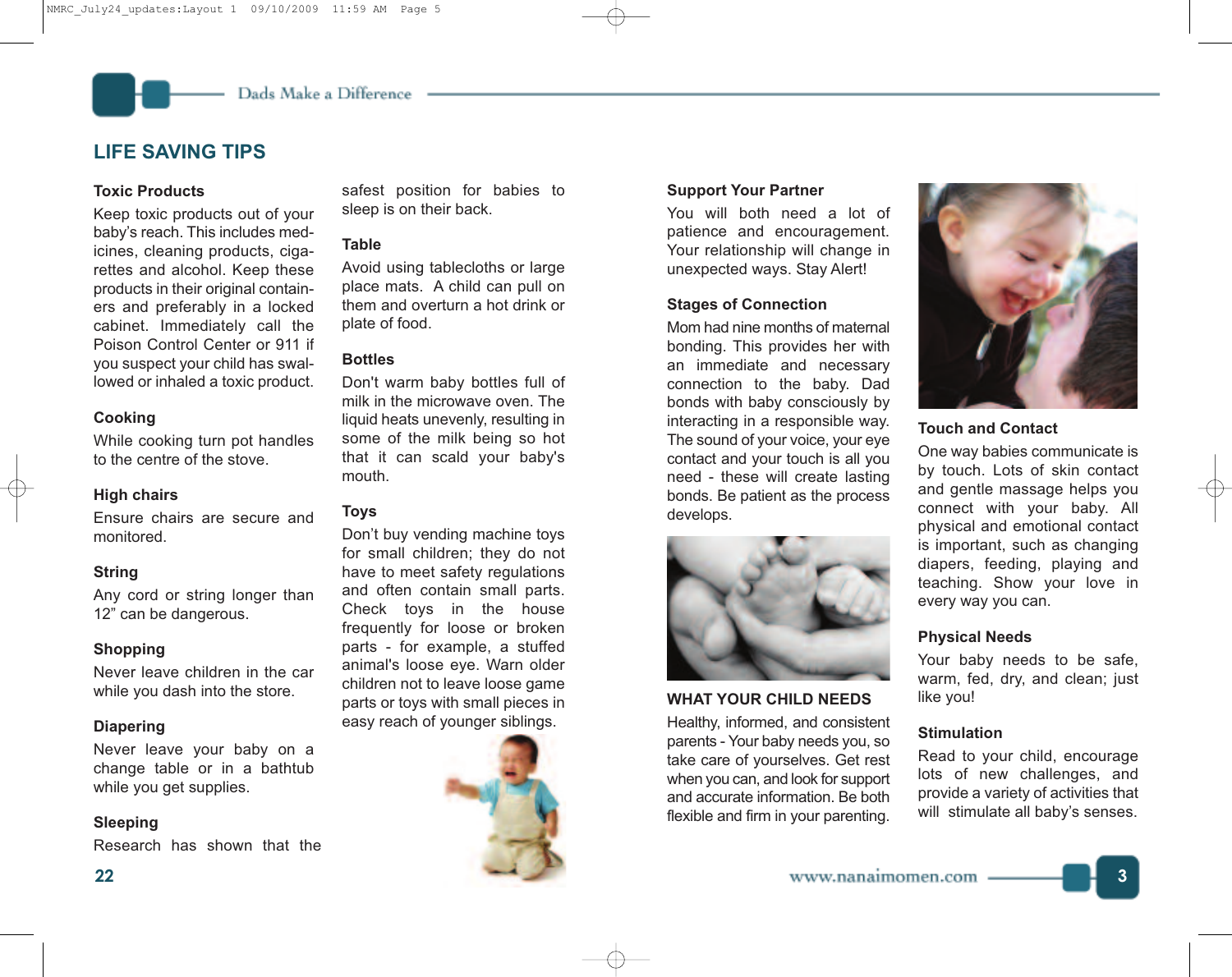# **INVOLVED FATHERING The Opportunity Ahead!**

Like any career, fathering does have some learning curves. It's good to know ahead of time what some of the potential challenges are.

# **Lack of Role Model**

Many men did not have involved or informed fathers in their lives, so looking to extended family members, peers in parenting, and support groups is a healthy solution. Reach out to your partner and your children for their help in parenting. Fortunately there is a growing base of online and printed support material available.

# **Primary Caregiver**

The fact is both of you are equally capable of parenting effectively. Mom may need to loosen up a bit and let you learn on the job, just as she does. You can rise to the occasion, navigate beyond your comfort zone and enter a new and wondrous world.

# **Workplace**

A growing group of aware employers realize that healthy and happy employees are their greatest asset. Safety issues are

a major reason for Dad to have a clear mind and not be worried that he is absent during important family matters. Advise your boss that there will be times when you will need to leave work for family matters. Meanwhile, be creative, find alternate ways to stay connected.



# **Parenting Styles**

There are many parenting styles. Choose your path carefully and learn about the results of each style. There are many parenting programs around. Some very effective programs are *PPP* (Triple P Parenting), The *Dads Make a Difference* mentoring program, and *123 Magic* support material. See the reading list at the end of this booklet.

# **What can you do to prevent yourself from becoming overwhelmed?**

- Learn about child development, child health, effective and safe behaviour management. This information can help you understand and deal with your baby's behaviour and changing needs. Call your local health unit for information about parenting education classes or look for books in your local library.
- Talk with other parents about the ways they cope with the demands of child care.
- Take short relaxation breaks when you can, such as listening to your favourite music while your baby naps.
- Ask for help when you need time for yourself. Ask trusted friends or family members to take care of your baby, or trade a few hours of occasional babysitting with a friend who has a child. If you do not have this kind of support, contact your health professional or local health unit for community organizations that can help you.
- The average baby cries from 1 to 5 hours out of every 24 during their first few months of life. Sometimes a crying spell can last between 15 minutes to an hour for no obvious reason. Crying peaks around 6 weeks, then gradually decreases.
- Recognize the danger signs. Put your baby in a safe place, such as a crib and go into another room if you feel that you might lose control and hurt your baby. Call a friend or family member to come over and relieve you for a while. You can also call your doctor to discuss your feelings and get immediate help.



Get immediate help from a health professional if you have shaken your baby or if you are concerned that you might harm your baby.

*Adapted from BC Health Guide*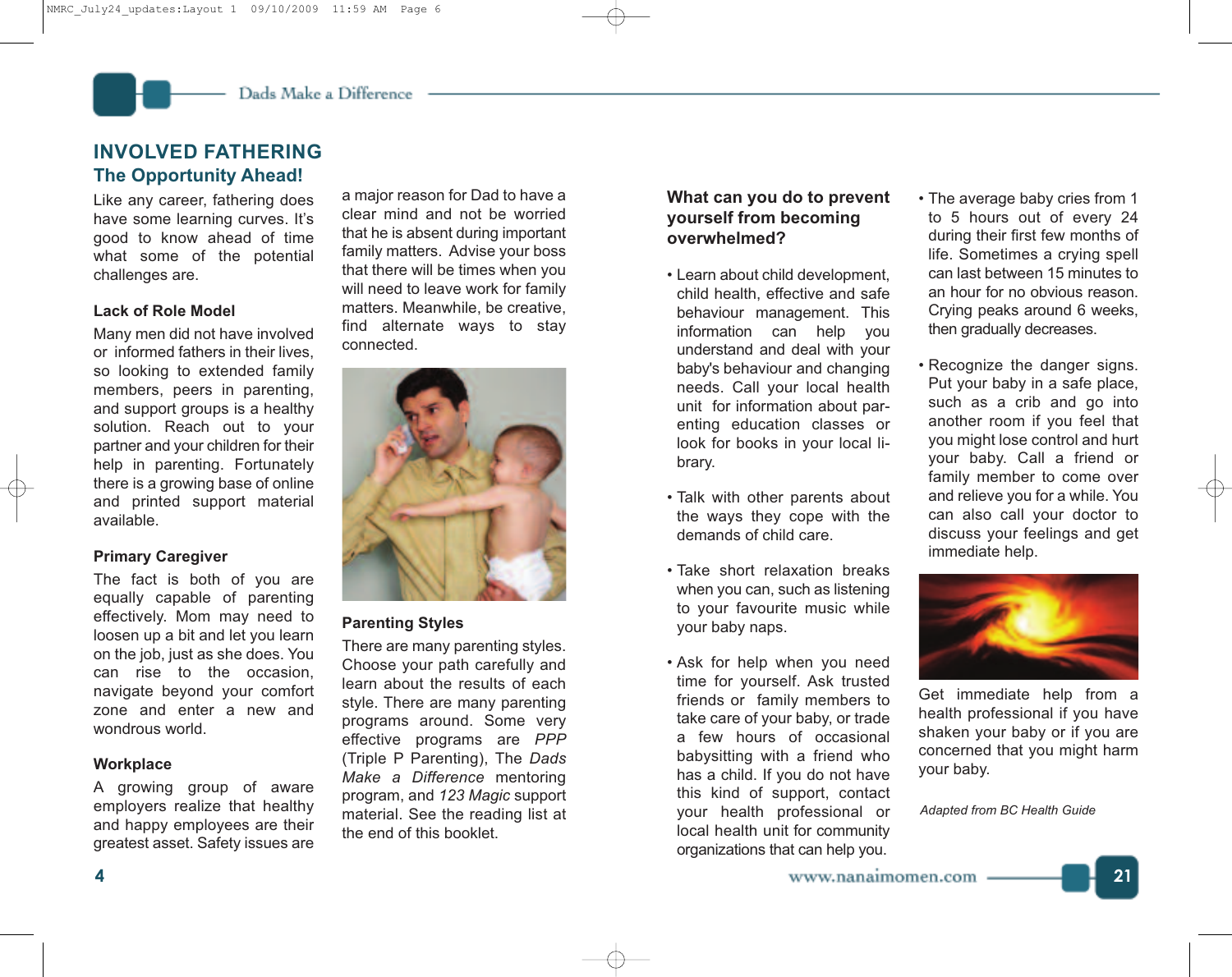# **Crying Babies**

Babies need attention. Giving attention to a crying baby will not spoil her. It is a way for baby to tell you she needs feeding or cuddling or that she is sick or tired or frustrated.

Usually crying starts at about two weeks, peaks at about two months and lessens at about three or four months of age. Babies can cry as much as five or more hours a day, most usually around supper time and into the evening.

# **What to Do About Crying?**

Sometimes a baby just needs changing or feeding, cuddling or burping. Sometimes rocking, walking with or singing to the baby works. Also, check also to see if the baby is too hot or too cold.

Other things to try:

- Smile and make eye contact
- Give baby a back rub
- Take a warm bath with your baby
- Play soothing music
- Change baby's position
- Check room temperature
- Check for open diaper pins
- Take baby for a ride in the car

# **When Crying is Frustrating?**

Sometimes nothing seems to work and parents become very frustrated. Remember that crying will not hurt the baby. It's OK to take a break and relax for a while. Never shake a baby to get her to stop crying. This can cause very serious and possibly irreversible damage or death.

Before the baby's crying gets too stressful, ask your partner or a trusted relative or friend to help. If nothing seems to help and you are not sure the baby is well, check with your local health care practitioner or public health nurse.

# **YOUR BABY'S SAFETY QUALITIES OF AN INVOLVED FATHER**

#### **Responsible**

Being an involved father means taking on more than you ever dreamed of. Keep up the good work! You are raising a new generation which will rid our parenting vocabulary of words such as "Shame" and "Blame" and add new and richer meanings to "Empowerment" and "Potential".

# **Consistent and Flexible**

Combining these two is one of the great mysteries of parenting.

# **Affectionate and Enthusiastic**

Show your love. Every father has his own way. Find your style, but make sure love doesn't go unexpressed. Children can't read minds or feel enthusiasm unless it is shown.

# **Committed**

This will come out in your relationship and the way you teach your child to follow through.

# **Encouraging**

A kind word goes a long way. Nothing is better than praise from a parent.

## **Supportive**

Your child's choices in music and hairstyles may not be yours, but your response will help build the relationship that weathers the winds of fashion and sets the tone for issues that actually matter. "I can talk to my Dad about anything" are words that make a father feel proud.

# **Patient**

Your family may not be operating at the same rhythm as the workplace. When you get home, take time to adjust to the pace at home. Ask your family for some transition time, and then you're all theirs!

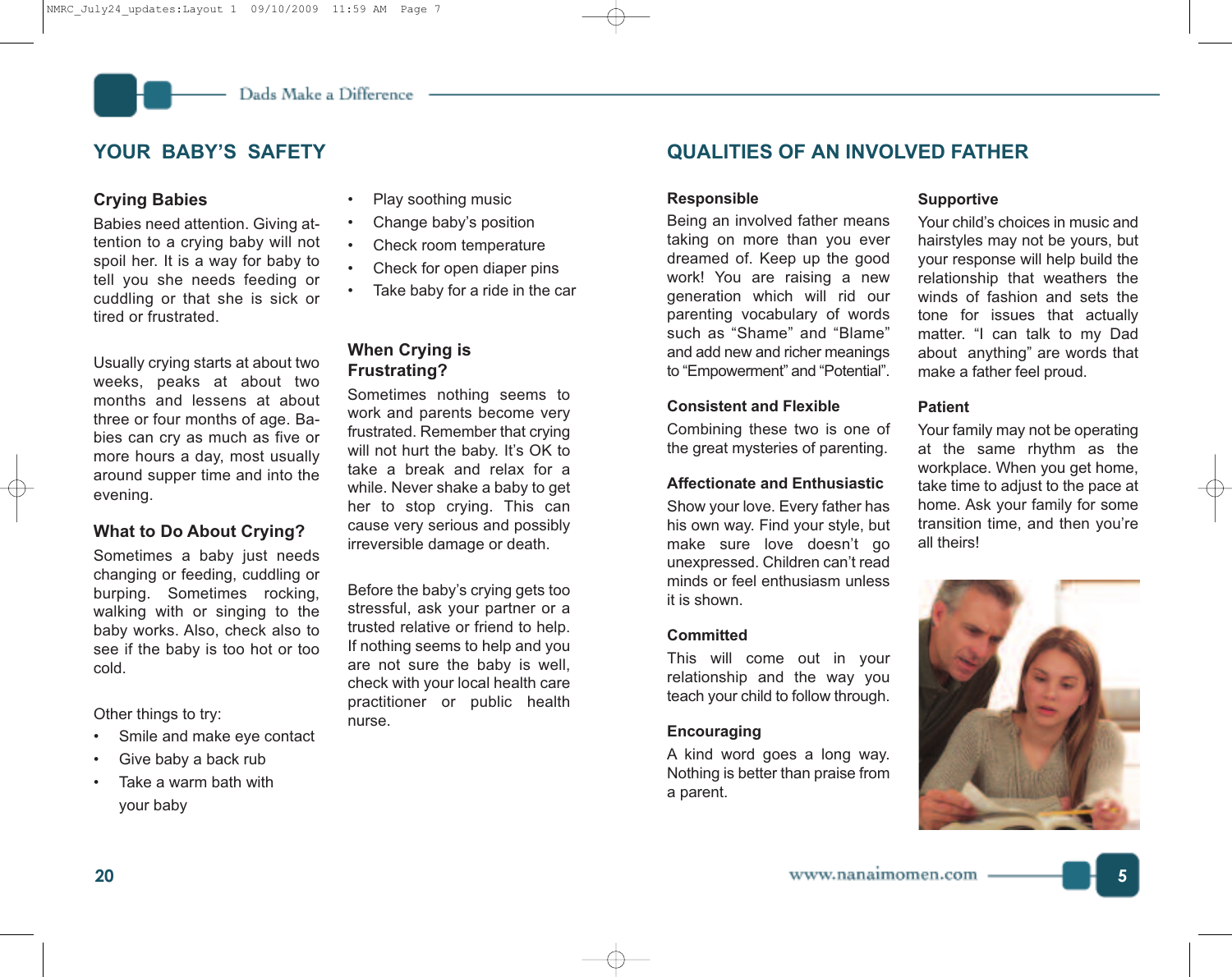# **HOW CHILDREN WITH INVOLVED FATHERS BENEFIT**

Research over the last several years investigating father-infant relationships and the influence of fathers in their children's lives has shown that babies whose fathers have been actively involved with them score higher on standardized developmental assessments (especially in the area of mental and motor development).

The more fathers were involved in the everyday repetitive aspects of care such as bathing, feeding, dressing, and diapering during the first eight weeks of their infant's life, the more socially responsive the babies were. Additionally, these same babies were better able to withstand stressful situations later during their school years.

In studies of premature infants, researchers found that early paternal involvement has a significant effect on lessening the long term vulnerability of these infants. Infants whose fathers are involved, cope better with strangers and demonstrate a lower degree of stress or anxiety.



Through the variety of maternal and paternal touch, play, and vocal patterns, infants learn to better deal with differing patterns of adult interaction, expectations, and styles.

*Researchers have demonstrated a connection between nurturing, involved fathers and higher academic performance in both boys and girls.*

# **Feeding Time**

For the first six months, all your baby needs is breast milk. At six months, solid food can be introduced. Breastfeeding should continue along with solid foods for two years and beyond.

Some babies may need to be fed with infant formula. If this is the case, please contact a public health nurse at your local health unit for information about formula preparation and feeding.

For more information about breastfeeding or formula feeding, please refer to the Health Line BC internet resources at the back of this booklet.

# **Bath Time**

Babies generally enjoy bath time and it's a good opportunity to make some essential emotional and physical contact. As you are bathing your baby talk and let them know what you are doing each step of the way. This makes it fun for you and baby.

# *Sponge Bath*

If it is a simple wash use pieces

of cotton batten dipped in cooled boiled water then squeezed dry to wipe their eyes (from inside outward) behind the ears, over the face and around the neck. Clean your baby's hands, arms, body and legs the same way, using a new ball of cotton every time.

# *The Big Bath*

Hold your baby in a little tub of lukewarm water, making sure the temperature is even. Never leave your baby unattended, even for one second. Use gentle soaps and baby products. With a soft cloth wash your baby's body gently while talking and making eye contact. Wipe around your baby's bottom using a downward motion from front to back. With a clean towel, dry all the skin creases, patting gently. Put baby in a clean diaper and dress appropriately and voilá - a happy Dad and a happy baby!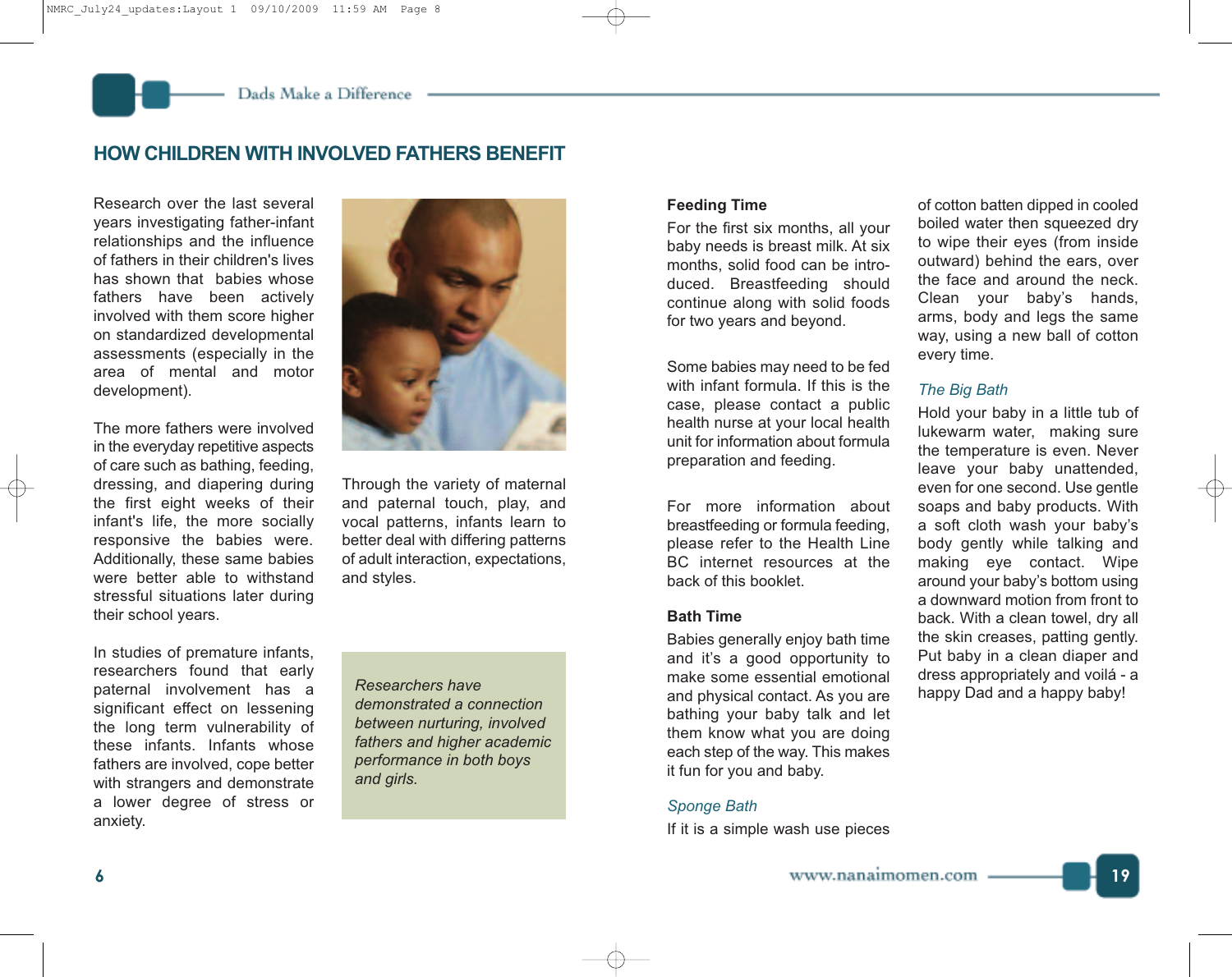# **YOUR FIRST TIME ALONE WITH THE BABY**

Here are a few tips for handling your first solo flight.

# **Checking in with Mom**

Information is knowledge! And knowledge helps when making decisions about what to do next.

# **Being Prepared**

Stock up on everything you need and keep them handy.

- *• Emergency and support phone numbers*
- *• First Aid kit*
- *• Baby schedule*
- *• Breast milk or formula*
- *• Clothes & diapers*
- *• Toys*

*Be prepared and willing to learn!*

# **Staying on time**

Staying on time can help calm a stressed baby. Checking diapers, nap times and knowing when your baby should be fed next can help you be prepared in advance.

# **Paying Attention!**

Parenting is a job that needs your full attention. It's not a good idea at this time to plan for any other major projects. Distractions like TV, internet or novels can take your attention away from your number one priority in the moment - your baby!

# **Being Patient**

Doing things with babies take time! Rushing can make you and the baby feel anxious. It's okay to take your time and feel confident that you are doing it right. Being in a hurry can cause more mistakes and delay the process further. Staying calm can eliminate frustration.



**Checklist for a crying baby...**

 $\square$  Diaper  $\Box$  Hungry  $\square$  Tired  $\Box$  Tummy Ache □ Wants Attention

Girls raised with involved, nurturing fathers display a greater sense of competency, especially in mathematics, and a secure sense of femininity, which leads toward appropriate and healthy relationships with boys and men during their teenage and adult years.

Boys raised with involved, nurturing fathers are at far less risk of being excessively aggressive, violent, or exhibiting other antisocial behaviors. Research has shown that fathers play a major role in helping their children develop a sense of their own competence, and independence outside the powerful intimacy of the mother-child relationship

The emotional, mental and social development of the child is greatly affected by a father who is actively involved in a nurturing and loving way.

How can father help with breastfeeding? The strongest and most powerful influence is your encouragement. If a man is involved in the daily physical care of his child during a significant period before the child reaches the age of 36 months, the probability that a man will be involved in the sexual abuse of his own or anyone else's children is dramatically reduced.



*Both boys and girls raised with involved fathers display a greater ability to take initiative and direct themselves. Studies reveal that even in high crime inner-city neighborhoods, well over 90% of children from safe, stable homes in which the father is present and involved do not become delinquents.*

*Adapted with permission of Gardner Wiseheart*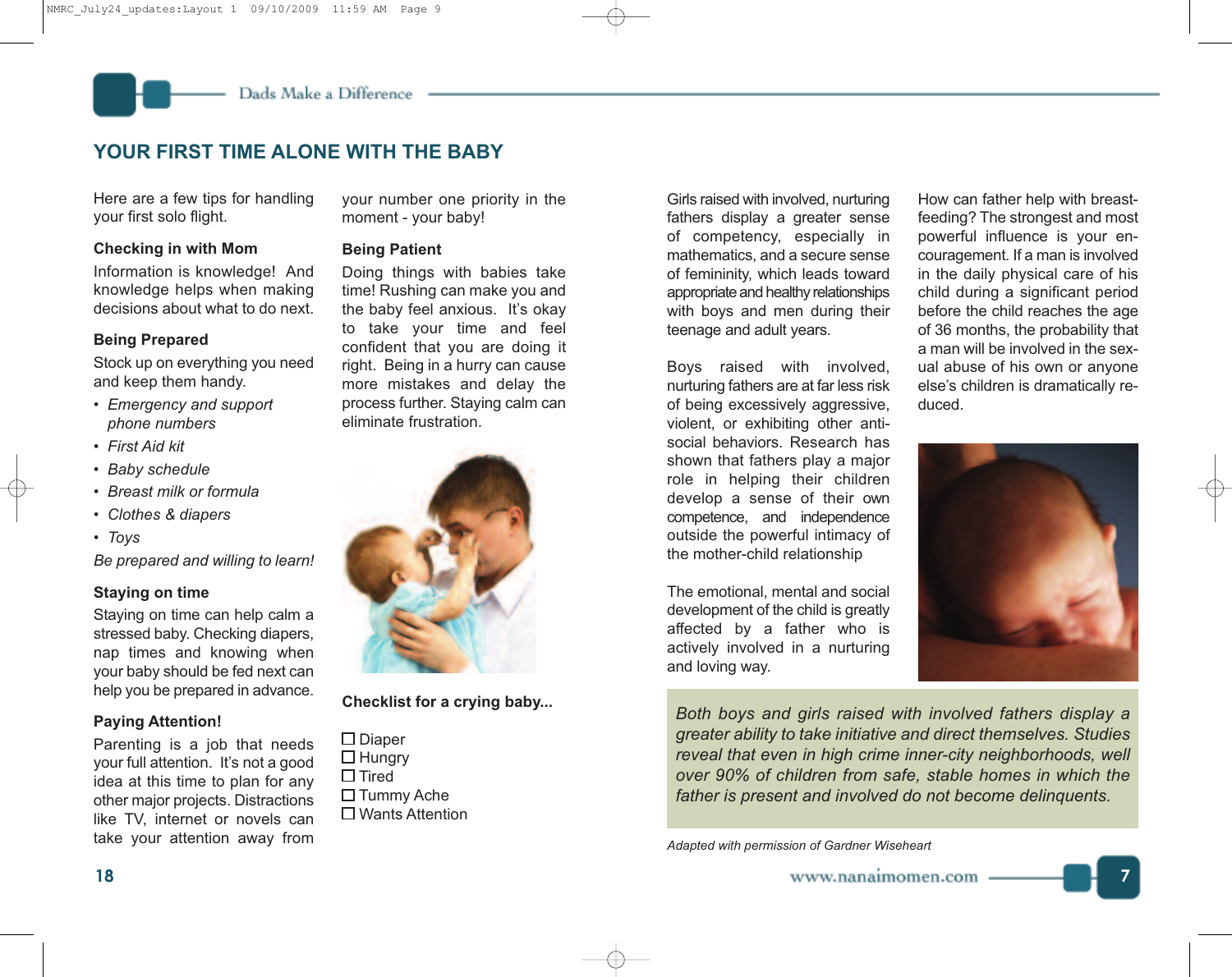# **HOW MOM AND DAD INTERACT WITH THEIR CHILDREN**

# **MOMS**

- Tend to say "*Watch out! Be careful!"*
- Jump in quickly & try to make things go sensibly
- Mimic baby's sounds & talk to baby in "babytalk"
- Play more calmly & gently
- Tend to want to protect children from everything
- Talk softly and gently touch baby's skin
- Generally cuddle & coo with babies
- Pick up babies the same way each time
- Sit with baby & rock
- Comfort toddlers when they are hurt or scared
- Help heal cuts & scrapes when little ones get hurt
- Are a "safe place" to go when things in life get too rough
- Show how to play with toys as "expected"

# **DADS**

- Tend to say *"Go for it! You can do it!"*
- Encourage their child to figure things out
- Don't use "babytalk" as much
- Play more "rough & tumble"
- Encourage little ones to explore and discover
- Are a wonderful source of new and different sounds
- Stimulate baby's senses by showing them new things
- Pick up & carry babies differently each time
- Will get down on the floor with baby to get him/her to move
- Believe in bandaging quickly & continuing with play
- Are more likely to encourage a child to keep his "chin up" when the going gets rough
- Invent new things to do with toys

*These are generalizations and don't always apply to all families. Reprinted with permission of Gardner Wiseheart*

# **Toddlers Love to Travel**

Around the block, to the garage, over to Grandma's, across the street, into the lumberyard, off to the beach - they are all adventures when you're young. Go on expeditions, collecting souvenirs as you go - coupons from the grocery store, a stir stick from the paint shop, a bus transfer, a wildflower, or a big shell.

# **Toddlers Love to Explore**

'Exploring' can be done in many ways and your toddler will be eager for them all. This can mean a trip to the woods to crawl around in old stumps, or a visit to the library to see where all the books are kept. Take them to the garage when you have your tires rotated, or to the bakery to see bread baking.

# **Toddlers Love Talk**

During the first year of life babies don't say too much, but they are listening and this is when the foundation for language is laid. Talk to them about everything! When your child babbles or talks to you, help them by talking back.

*Adapted from Play and Your Baby - BC HealthGuide*

# **Toddlers Love to Help**

Toddlers love to help. It's a big mistake to turn them away at this age, because if 'helping you' is a normal, happy thing for them to do, they will be more likely to be helpers at 10 or 12 or 15 years of age. Follow your child's lead and use your creative mind to find ways your child can help.



# **Toddlers at Work**

Children at play are really children at work. They are learning cause and effect, developing skills, and absorbing all the knowledge they will need to grow up and take on the world.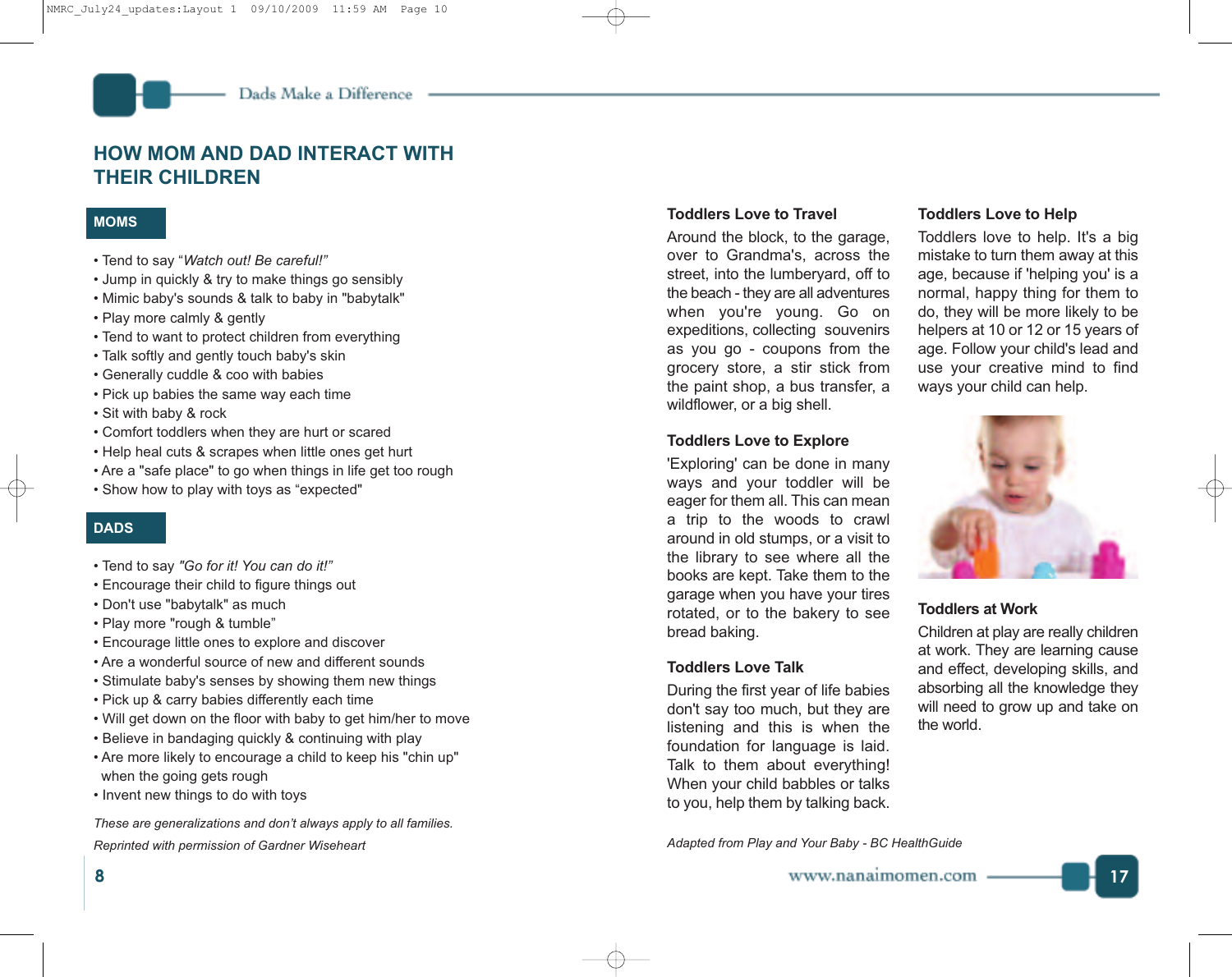# **Toddlers Need Freedom and Safety**

The best environment for a toddler is one that encourages them to explore freely and safely. Child-proof your home to make it a safe place where it is not necessary to say "No" very often.

#### **The Freedom to Play**

Although there will be times when you 'organize' your child's play, most play should be spontaneous and unstructured by the parent. When toddlers have the freedom to do their own 'research' and the freedom to move at their own speed, they learn the most.

Parents are sometimes worried that their child doesn't play cooperatively with others. Cooperative play, however, is something that comes with time. A very young child will amuse themself - this is called solitary play. Months later you'll see that they have engaged in parallel play - still doing their own thing, but playing next to another child who is also doing their own thing. Finally, at about age two or

so, they'll begin to play with others.

#### **Toddlers Love to Move**

Toddlers love to move their big muscles, rolling and crawling and finally, walking, running and jumping. Make sure your crawling baby has lots of safe spaces to explore. To make the space safe use baby-proof latches on doors; lock up pills, cleaning products and poisons; put gates across the top and bottom of stairs; put plants out of reach; pad sharp corners and edges of furniture; cover electrical outlets and make book shelves stable. Get them outdoors for a walk/run as much as possible.

#### **Toddlers Love to Pretend**

Collect old shoes, clothes, hats and handbags. Look out for flashy things like sequined blouses, shawls, satin fabrics, etc. Children also love dress-up clothes that reflect different jobs, like hard hats or bright yellow firefighter raincoats.

# **PLAYING WITH YOUR CHILD (Toddlers) 10 THINGS DADS TEND TO DO AND POSSIBLE RESULTS**

| <b>WHAT DADS DO</b>                                                                   | <b>RESULT</b>                                                               |
|---------------------------------------------------------------------------------------|-----------------------------------------------------------------------------|
| "Jump in" less quickly                                                                | Encourage child's ability to<br>tolerate stress                             |
| Provide clear boundaries<br>between self and others                                   | Increase empathy and<br>self-confidence                                     |
| Show children to the world<br>and the world to children                               | Encourage safe risk-taking                                                  |
| Balance gender                                                                        | Give children access to<br>variations and possibilities in<br>relationships |
| Show a wide range of options                                                          | Give children a sense that the<br>world is their oyster                     |
| Be a model of focus and<br>determination                                              | Can increase ability to<br>concentrate                                      |
| Demonstrate how men interact<br>with other men                                        | Encourage healthy interactions                                              |
| Play more often                                                                       | Encourage playfulness and<br>reduce stress                                  |
| Encourage new activities                                                              | Increase children's confidence in<br>problem solving and adaptation         |
| Give Mom a break and give the<br>child a different set of survival<br>life strategies | Increase resilience and ability to<br>cope                                  |

*Adapted from Fatherneed: Why Father Care Is as Essential as Mother Care for Your Child - with permission of Kyle Pruett, MD*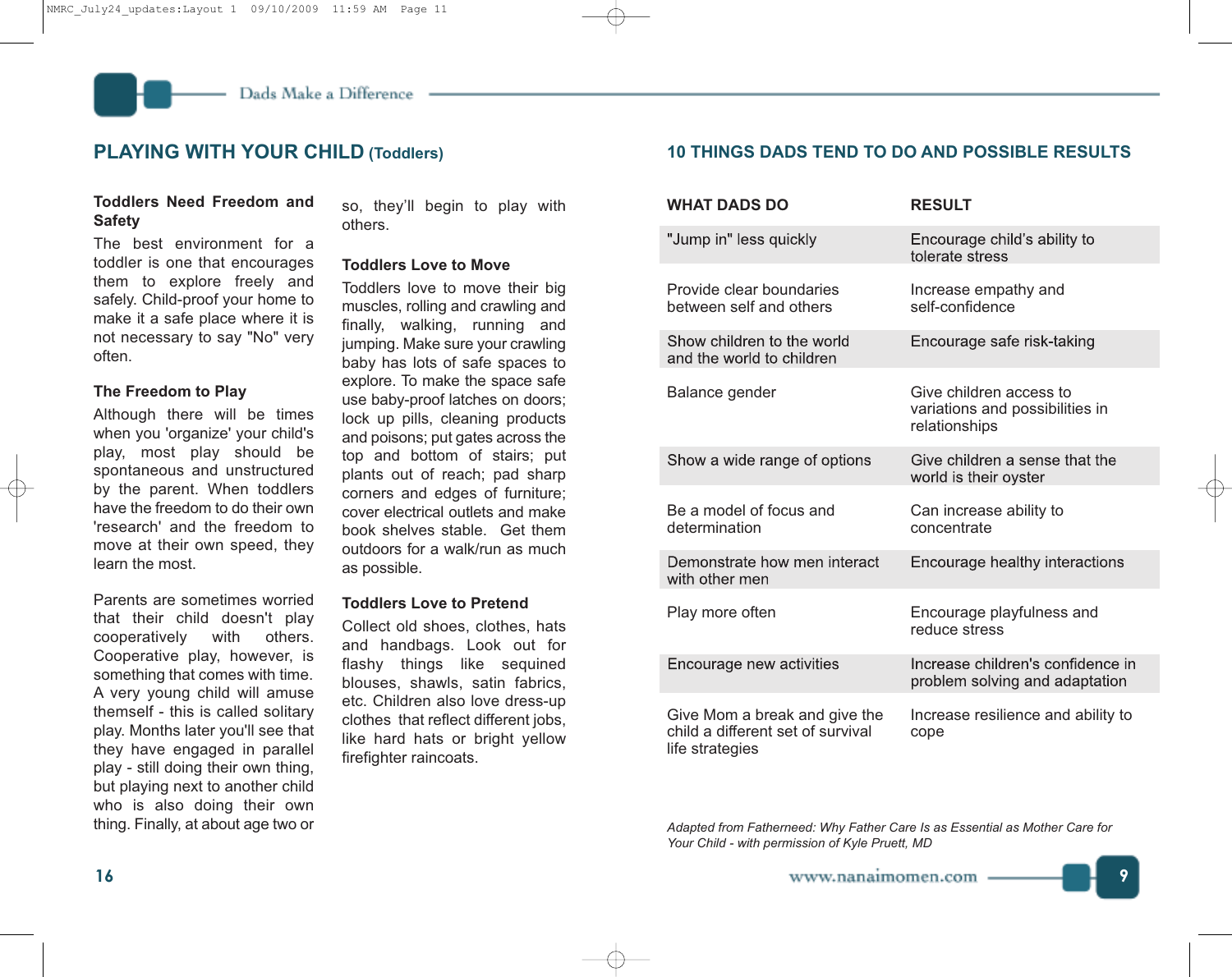# **HOW TO SUPPORT MOM**

#### **Sleep**

New mothers need a lot of extra sleep and care while their bodies recover. You can help Mom by bringing the baby to mom for breastfeeding. If you need to go to work check in with her during the day. If there are older children - take them out and give her a bit of a break.



#### **Mom's Health**

When mom breastfeeds, encourage her. Tell her that you're proud of her and protect her from well meaning but negative comments about breastfeeding. Remind Mom to focus on her recovery and the new baby. Stay positive.Criticism can overwhelm her, especially at this delicate time. Don't judge or give advice - she has probably heard more than enough of that from others.

# **Be There for Doctor's Visits**

If possible, try and take time off work to go with Mom to the baby's doctor. You will feel closer to both Mom and your baby and have more information about health and developmental issues and topics. Encourage your employer to be "family friendly" and to permit your attendance at important events.

# **Post Partum Depression**

Learn the warning signs of post-partum depression and help her seek help if you see the situation is heading out of control.

# **Other Ways to Help Mom**

You can help with household tasks like cooking, laundry and shopping - take baby along - it's a great way to learn how Dad does things and interacts with people. Help Mom find community resources for any specific needs she has. Perform random acts of kindness - for example washing and cleaning her car. On a more personal level - who doesn't like a nice massage and to be fussed over?

# **Babies Love to Touch**

Babies learn through touch. Help them explore their world by giving them lots of different shapes and textures. Talk to them as they feel different things like 'smooth wood', 'rough sandpaper', 'soft fur', a 'squishy stuffed animal' and a 'hard plastic container'. Let them put different (safe and clean) things in their mouth - a knobby rubber toy, or a cold teething ring. Most babies love water and bath time. As they get older, add a few simple toys to the bath.

# **Babies Love to Look**

New babies love mobiles made with bright colours and different shapes. Make sure they look interesting from the baby's point of view, which is below the mobile. Put colourful pictures up where they can see them - near their crib, highchair, and beside the change table. Place a mirror where they can see themself,

*Baby massage classes are a great chance to learn how babies like to be touched.*

either made of non-breakable baby-proof materials, or out of reach. Start their own personal picture book with colourful pictures that they will like including animals, other babies, and some photos of the important people in their life, including them! Babies love books for the pictures and for the sound of your voice reading. Babies love to watch you, so put their baby seat in a safe place (on the ground) where they can watch you. Talk to them while you work and they'll be happy watching.

# **Babies Love Sound**

Babies love music. Play the music you like to listen to and they will probably enjoy it too. Remember to keep the volume reasonable. Babies love the sound of singing, so sing to them. Babies like to make noise, so look for things they can grasp which make noise, like plastic keys or rattles or crib gyms with noisy features.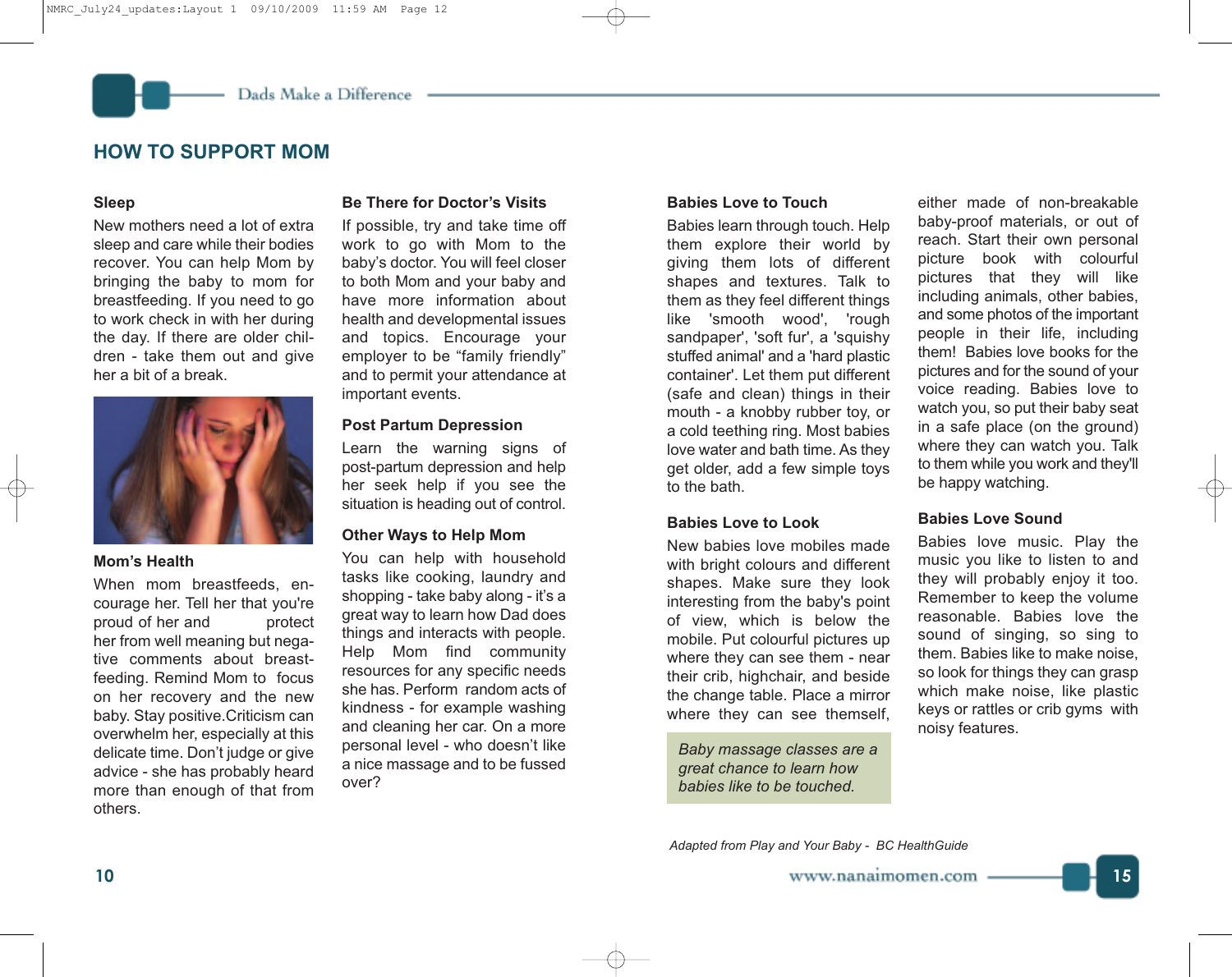# **PLAYING WITH YOUR CHILD (0-6 Months) DADS AND CHANGES**

As a parent, you are your baby's first playmate - the one who provides a safe place to explore, and who offers fun and interest. Babies come with built-in playthings - toes, fingers, hands, legs and feet. Babies are very social beings and they will love playing with you most of all. These early months of play are wonderful times to get to know your baby and build a loving relationship together.

# **Babies Grow**

The first six months of babies' lives are fascinating! They grow very fast and master new skills every day. First they find their fingers, then their toes. They start to reach for things and one day they close their fingers over it and realize that they can get what they want by themselves! They rock from side to side, and one day, they roll over. Emotionally and intellectually, babies learn very quickly that when they cry, someone comes.

# **Home is the Playground**

Keep it safe, clean and interesting. Babies are on the floor and put everything into their mouths. This is their way of exploring. Keep

small and sharp things out of reach so your baby doesn't choke on them, poke an eye, or cut themselves. Keep their world safe by keeping dangerous things out of reach. Assume they will grab their first toy today, or roll over for the first time today. Their environment constantly needs to grow and change. Give them new toys (trade a blue ball for the red ball!)



#### **Babies Love to Move**

Young babies enjoy having their arms and legs gently moved. Holding their hands, slowly move their arms back and forth across their chest. 'Bicycle' their legs and sing silly, nonsense songs that you make up just for the two of you. Holding them snugly, dance around the room to your favourite music.

When a new child arrives Dads often go through their own set of emotional changes. Life as a couple is very different than life as a family. The level of social activities will likely change, sometimes revolving around needs that had not been in the forefront before, such as catching up on sleep. Fatigue alone can produce powerful effects.

These life changes and what may seem like an entirely new experience with their partners can trigger emotional reactions. The connection they once experienced as a couple now has a huge new element, the extension of their circle of intimacy to include the care and nurturing of a brand new member.Attention to each others' needs may be temporarily overshadowed with the emotions arising from such an enormous responsibility.





Dads may, for example, have their own version of post-partum depression. One mother comments: "I wish we had this booklet when our first child was born. I didn't find out for years that my husband resented our first child, because it took my time and energy away from him. I didn't think about how he would feel, once I was so involved with caring for an infant. The world shifted for him. The unsaid part of this is that a wife needs to find a balance between caring for their infants and children while a lover to her husband." Communication between partners is the way to prevent resentments from building up. A valuable cue can be taken from books such as: *Women Can't Hear What Men Don't Say.*